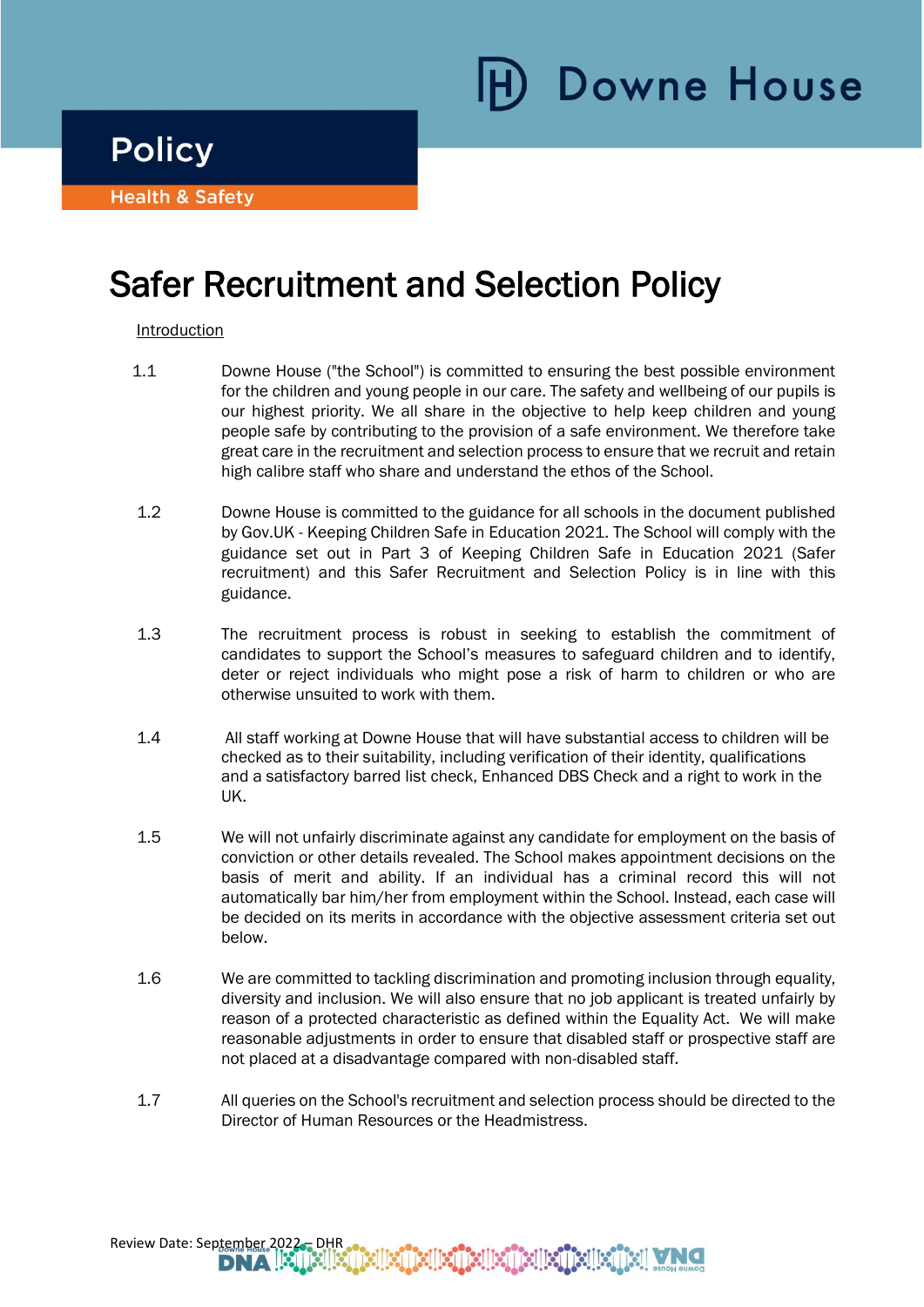## 2. Scope of this Policy

- 2.1 This Safer Recruitment and Selection Policy applies to staff directly recruited and employed by the School.
- 2.2 In the case of agency or contract workers, the School shall obtain written confirmation from the agency or company, that it has carried out the appropriate checks. The School conducts identity checks on agency and contract workers on arrival in School and, in the case of agency workers, the School must be provided with confirmation from the agency of the DBS check for such staff.
- 2.3 Any staff who TUPE transfer into the School's staff, will be required to comply with the statutory requirements with regard to safer recruitment and selection checks.

# 3. Authorisation of Posts

3.1 All appointments (both new and replacement) will be authorised by the Headmistress or relevant member of the Leadership Team, and managed by the HR Department to ensure consistency of employment practice and budget requirements.

## 4. Advertising of Posts

- 4.1 All agreed appointments will normally be advertised both externally and internally (in the media and School websites) and will be subject to a competitive selection procedure. The aim of advertising is to attract a wide range of high calibre candidates from diverse backgrounds.
- 4.2 There may be some occasions where positions will not be advertised, or advertised externally, and internal appointments will be made. This will usually be in response to a specific need such as redeployment, business need or succession planning, and where it is anticipated that a suitable internal candidate exists. This will be at the discretion of the Headmistress.

#### 5. Recruitment Documentation

- 5.1 Prior to advertising, a job description which describes the purpose, duties and responsibilities of the post will be prepared by the HR Department in liaison with the appropriate line manager. There will also be a Person Specification that will outline the qualifications, knowledge, skills and experience that will be essential and desirable for the successful post holder. The Job Description and Person Specification document will include reference to the importance of Safeguarding and Child Protection.
- 5.2 An information pack will also normally be compiled and made available to applicants. This will give more information about the School, Department, and Terms and Conditions and Benefits of employment.

# 6. Application Form and full employment history

6.1 A full employment history is required from all candidates as part of the School's commitment to Keeping Children Safe in Education 2021. For candidates to be appointed, the School will only accept applications from candidates completing the relevant Downe House Application Form in full. Although CVs may be accepted during the recruitment process, they must be supplemented by the Downe House completed Application Form prior to appointment.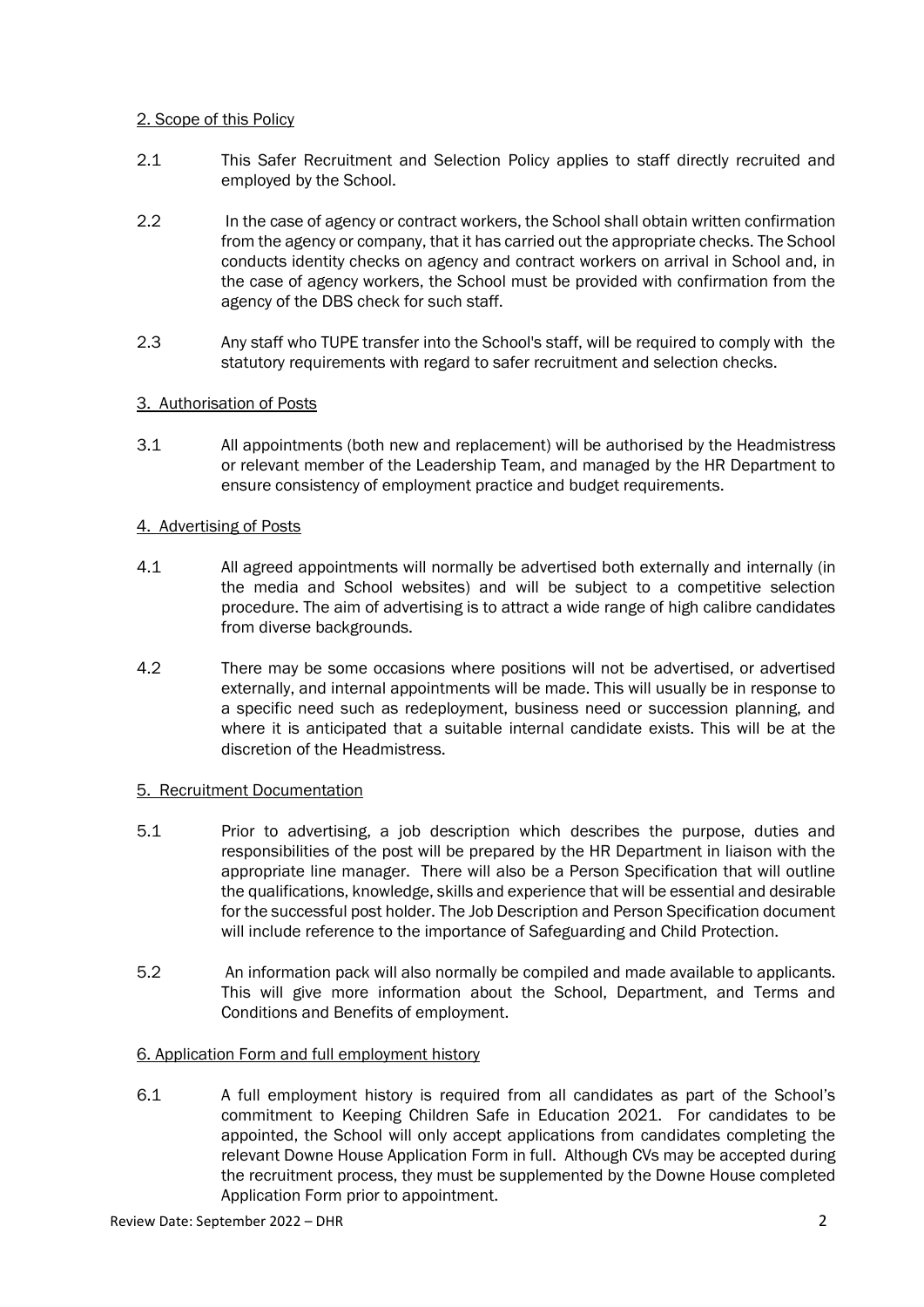- 6.2 Checks of the application form will be made to ascertain the employment history and to ascertain satisfactory reasons for any gaps in employment. Any discrepancies will be explored with the candidate.
- 6.3 The School will make candidates aware that all posts in the School involve some degree of responsibility for safeguarding children, although the extent of that responsibility will vary according to the nature of the post.

## 7. Disclosing a Criminal Record

- 7.1 Shortlisted applicants will be asked to complete a self-declaration form about their suitability to work with children and this will include information about criminal records.
- 7.1 The position for which candidates are applying in a boarding school environment may involve substantial opportunity for access to children. It is therefore important that applicants provide the School with legally accurate answers regarding their criminal record. Upfront disclosure of a criminal record will not necessarily debar a candidate from appointment, as the School will consider the nature of the offence, how long ago and at what age it was committed and any other relevant factors. If candidates would like to discuss this beforehand, they are asked to telephone in confidence the Director of HR for advice.
- 7.2 Any unspent convictions, cautions, reprimands or warnings must be disclosed to the School. However, amendments to the Exceptions Order 1975 (2013) provide that certain spent convictions and cautions are 'protected' and are not subject to disclosure to employers, and cannot be taken into account. Guidance and criteria on the filtering of these cautions and convictions can be found at the Disclosure and Barring Service website.

# 8. Short listing

- 8.1 Shortlisting will be based on the person specification which details the required qualifications, skills, knowledge and experience. The capability of the individual to perform in the position will be the major factor in addition to their suitability to work in a school environment with children and young people, and to work as part of the wider staff team.
- 8.2 Shortlisted candidates will be asked to complete prior to interview, a self-declaration of their criminal record or information that would make them unsuitable to work with children,

# 9. Interview

- 9.1 Short-listed applicants will then be invited to attend a formal interview at which his/her relevant skills and experience will be discussed in more detail.
- 9.2 All formal interviews will have a panel of at least two people chaired by a more senior member of staff. It is recommended best practice that at least one person on the appointment panel will have undertaken Safer Recruitment Training. The interviewers involved will be required to state any prior personal relationship or knowledge of any of the candidates and where this is the case, a judgement will be made as to whether or not an interviewer should withdraw from the panel.
- 9.3 The interview will usually be conducted in person and the panel will ask both technical and competency based questions. The candidate will also be given the opportunity to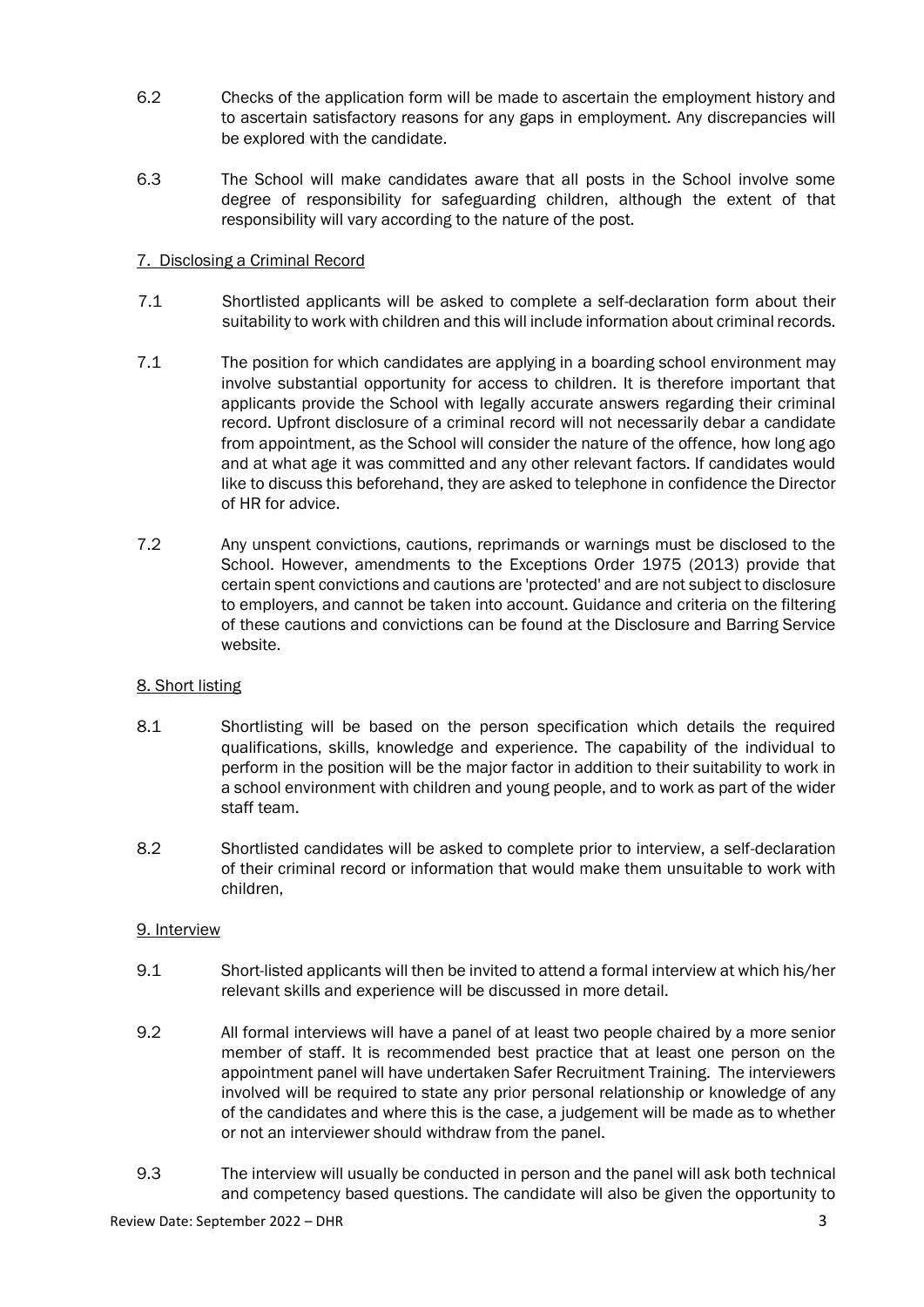ask questions about the role, familiarise themselves with the School, future colleagues and the working environment. In some instances, it may be appropriate for tests to take place or for second interviews to be arranged.

- 9.4 In all cases, an important part of the interview process will be to explore the applicant's understanding of safeguarding and child protection as well as their suitability to work in a school /boarding environment with children.
- 9.5 In some instances, first interviews may take place over Skype/FaceTime/Teams Zoom if it is difficult for the applicant to attend the interview (this will mainly apply to applicants from over-seas). Where this is the case, this will normally be followed by a face-to-face interview at the final stage prior to appointment. In any event candidates would be expected to visit the School prior to taking up their appointment.
- 9.6 Candidates with a disability who are invited to interview are asked to inform the School (via the HR Department) of any necessary adjustments that they feel would assist them during the interview and selection process.

## 10. Conditional Offer of Appointment: Pre-Appointment Checks

- 10.1 Any offer to a successful candidate will be conditional upon:
	- Verification of identity.
	- Verification of relevant professional qualifications.
	- Receipt of at least two satisfactory references.
	- Evidence of the right to work in the UK.
	- A satisfactory Enhanced DBS check, including a check of the Children's Barred List maintained by the DBS.
	- For a candidate to be employed as a teacher, a Teacher Prohibition Check.
	- For overseas applicants who have carried out teaching work overseas, whether they have ever been referred to, or is the subject of a sanction, restriction or prohibition issued by a overseas regulatory authority
	- For a candidate to be taking part in the management of the School, a Prohibition from Management Check.
	- Overseas check where appropriate.
	- Satisfactory medical fitness.
	- **•** The Chairman of the Governors will also be subject to an Enhanced DBS Check undertaken by the Secretary of State.

*More detailed information about some of these checks is given in the following points.* 

#### 11. Identity Checks - Documentary Evidence Required

11.1 Prospective employees will be asked to provide documents confirming their identity including photographic evidence. Evidence of address will also be required.

The following are examples:

- Photographic proof of identity, which will usually take the form of a passport or current driving licence.
- A passport, a full birth certificate, or other documentary evidence to show proof of the right to live and work in the UK.
- A utility bill or financial statement issued within the last three months showing the candidate's current name and address.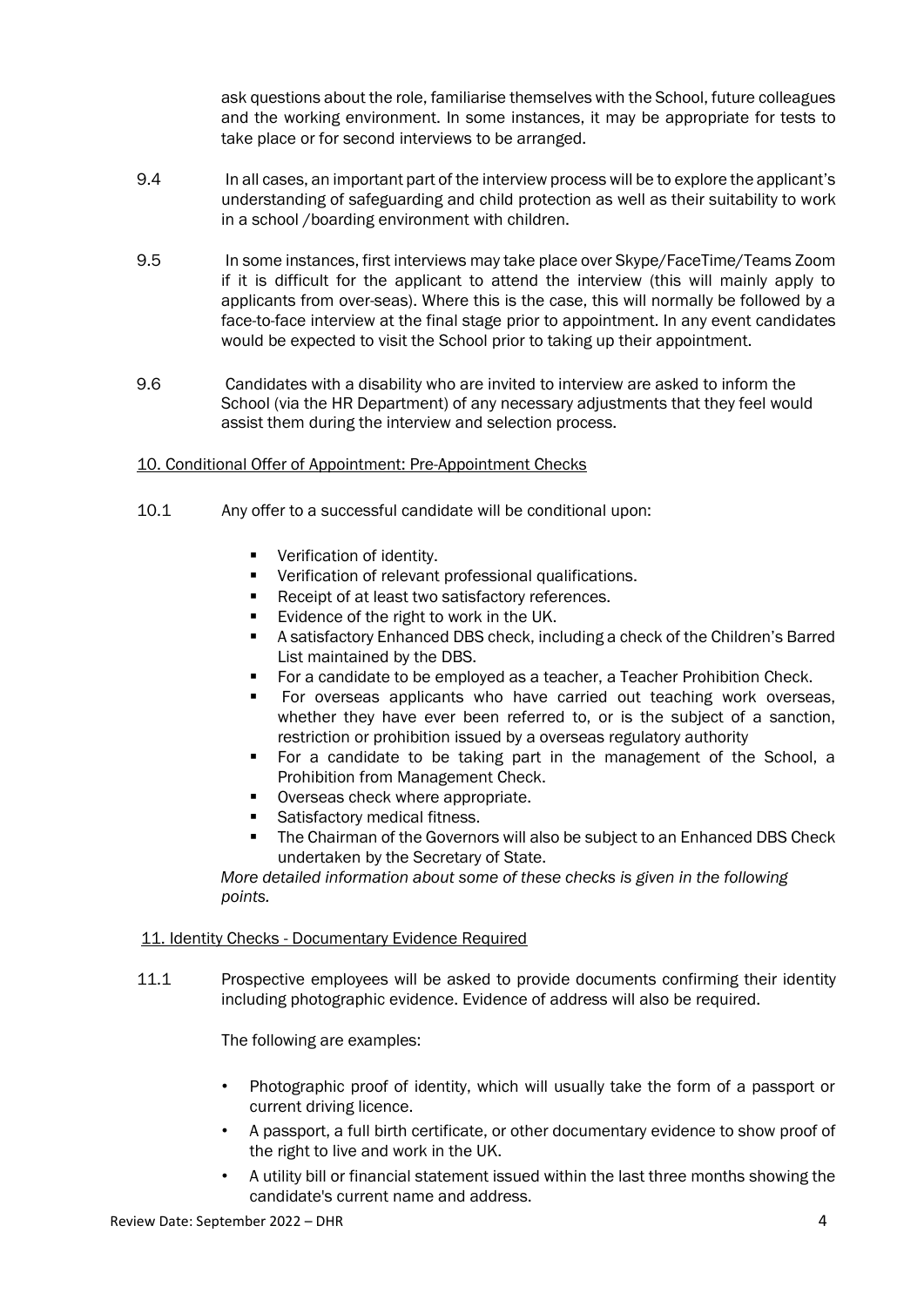- Where appropriate any documentation evidencing a change of name.
- When checking identity, where possible, one of the documents that should be seen is the applicant's birth certificate.

*Please note that originals of the above are necessary. Photocopies are not sufficient.* 

#### 12. Qualifications - Documentary Evidence Required

12.1 Employees will be asked to provide documents confirming any educational and professional qualifications that are necessary or relevant for the post (e.g. the original or certified copy of certificates, diplomas etc.). Where originals or certified copies are not available for the successful candidate, written confirmation of the relevant qualifications must be obtained by the candidate from the awarding body. Photocopies are not sufficient.

#### 13. References

- 13.1 Two references will be normally taken up prior to interview and this will include confirmation that there is not any reason why the applicant should not be employed to work with children.
- 13.2 Once written references are received, they will be checked to ensure that all specific questions have been answered satisfactorily and employment details and dates are consistent. References will be followed up where there are any concerns or ambiguities. Where references are taken over the telephone, detailed notes will be taken.
- 13.3 Where references are not received in good time before an appointment, they will be chased by telephone, and in some cases alternative references may be sought.

#### 14. Right to Work in the UK

14.1 Downe House is aware of the rules for employing migrant workers and will carry out the necessary checks prior to appointment, to ensure that candidates are legally entitled to work in the United Kingdom.

#### 15. Prohibition from Teaching Check

15.1 For a candidate to be employed as a teacher, a check will be undertaken using the employer Online Service, to ensure that the candidate is not subject to a prohibition order issued by the Secretary of State. This applies to any Teacher employed since 2012. 'Teaching work' is defined in The Teachers' Disciplinary (England) Regulations 2012 to encompass the planning and preparing lessons and courses for pupils, delivering and preparing lessons , assessing the development, progress and attainment of pupils, and reporting on the development, progress and attainment of pupils.

#### 16. Prohibition from Management

16.1 Where the successful candidate will be taking part in the management of the school, a check will be carried out under section 128 of the Independent Educational Provision in England (Prohibition on Participation in Management) Regulations 2014. This applies to, Members of the Leadership Team, Governors, teaching Heads of Department, and other staff with significant management responsibilities.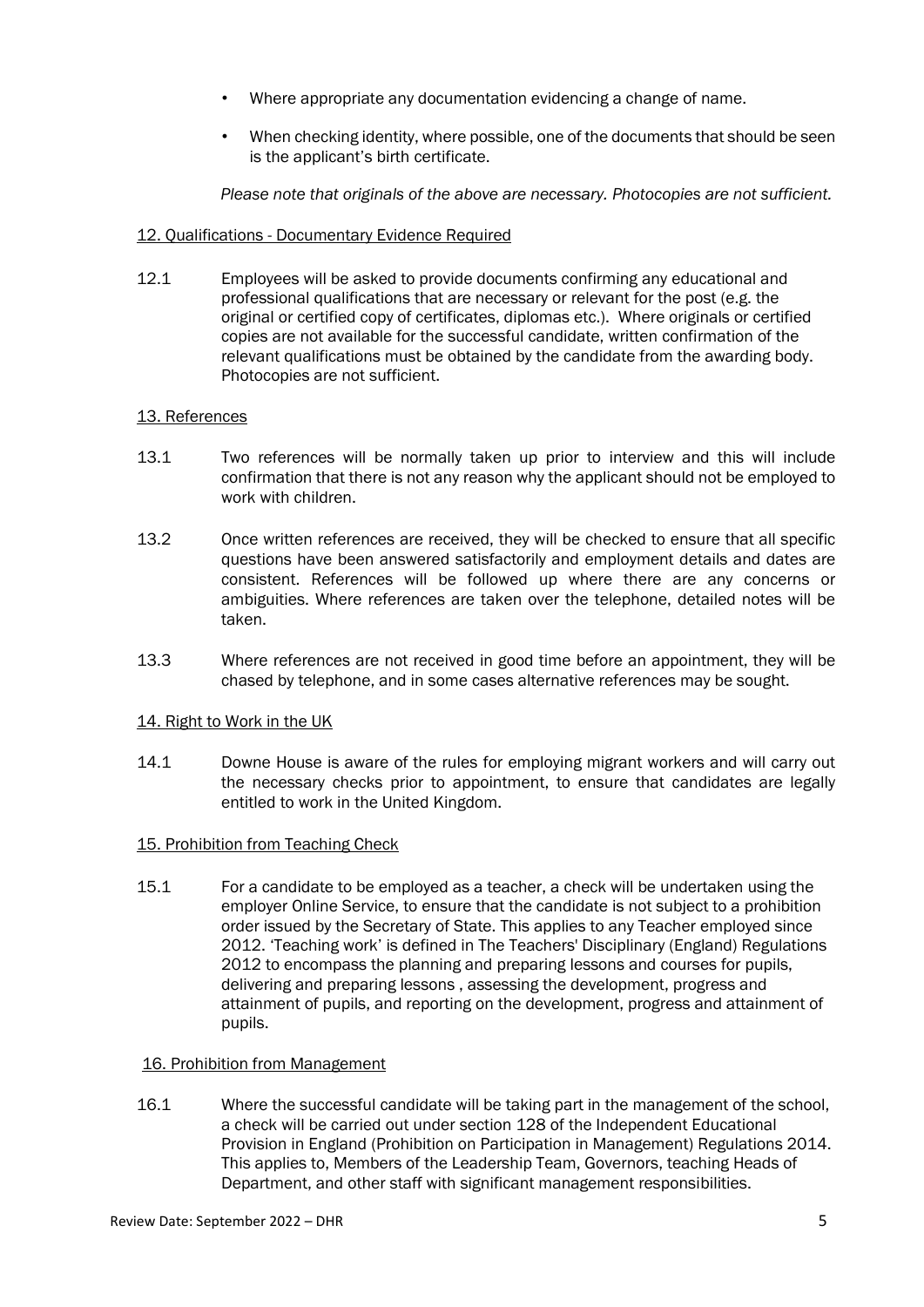## 17. Overseas Checks

- 17.1 Where the candidate has lived overseas, the Enhanced Disclosure will not necessarily cover any offences committed abroad. In cases where candidates have lived overseas for periods of more than 3 months in the last five years (in line with NSPCC recommendations), additional checks will normally be undertaken. The School will follow Home Office guidance, on the checks that are available from different countries.
- 17.2 Where overseas checks are not available for a particular country then additional precautionary checks will be undertaken including additional references and risk assessments to ensure the suitability of the applicant.
- 17.3 In addition, where an applicant for a teaching position has worked as a teacher outside of the UK, the School will ask the applicant to obtain from the professional regulating authority of the teaching profession in each country in which they have worked as a teacher, evidence which confirms that they have not imposed any sanctions or restrictions on the applicant and that they are not aware of any reason why the applicant may be unsuitable to work as a teacher. The School will also ask shortlisted applicants (and their referees) to disclose whether they have ever been referred to, or are the subject of a sanction issued by, the regulator of the teaching profession in the countries in which they have carried out teaching work."

## 18. Medical Fitness - Health Questionnaire

- 18.1 The School must satisfy itself of the medical fitness of staff to carry out their duties. The successful candidate must complete a pre-employment health questionnaire. The information contained in the questionnaire will then be held by the School in strictest confidence. This information will be reviewed against the Job Description and the Person Specification by the Occupational Health Advisor for the particular role, together with details of any other physical or mental requirements of the role i.e. proposed workload, extra-curricular activities, and layout of the School.
- 18.2 The School is aware of its duties under the Equality Act 2010. No job offer will be withdrawn without first consulting with the applicant, considering medical evidence and considering any reasonable adjustments that can be made to support the candidate in the job role.
- 19. Employing candidates with a disability
- 19.1 The School is committed to supporting and promoting inclusion for people with a disability and we will make reasonable adjustments to enable people with a disability to carry out their duties effectively.
	- 20. DBS Policy Criminal Records Check
	- 20.1 The successful applicant will be required to complete a Disclosure Form from the Disclosure and Barring Service ("DBS") for the position. Due to the nature of our work with children in a boarding environment, the check will be at the Enhanced level. Additionally, successful applicants should be aware that they are required to notify the School immediately if there are any reasons why they should not be working with children.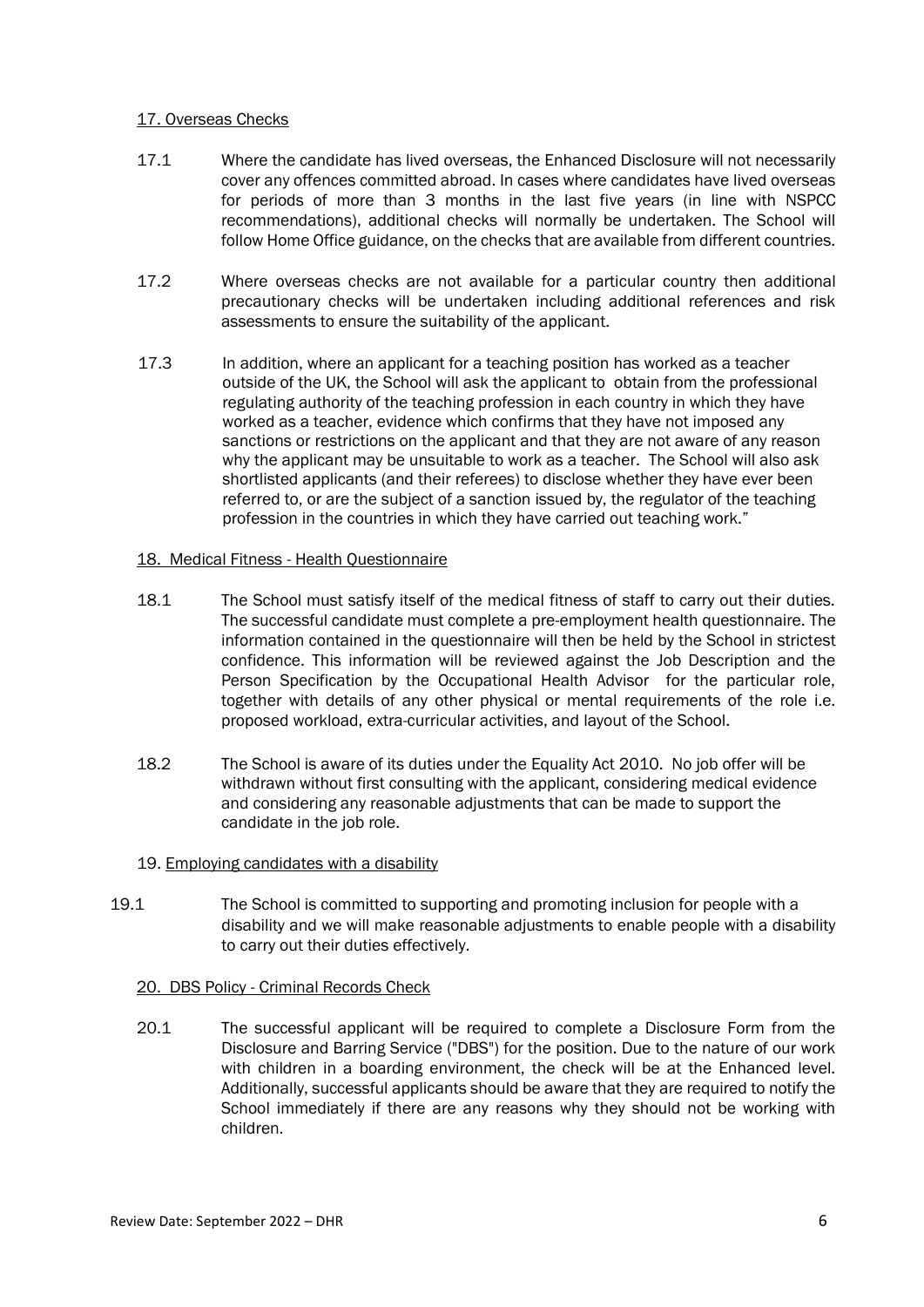- 20.2 The School will refer to the Department for Education ("DfE") document, 'Keeping Children Safe in Education 2021' and any amended version in carrying out the necessary required DBS checks. The School also complies with the provisions of the DBS Code of Practice, a copy of which may be obtained on request or accessed on [www.gov.uk/government/publications/dbs-code-of-practice.](http://www.gov.uk/government/publications/dbs-code-of-practice)
- 20.3 The School takes its responsibility to safeguard children very seriously and any staff member and/or successful candidate who is aware of anything that may affect his/her suitability to work with children must notify the Headmistress or the Director of HR immediately. This will include notification of any convictions, cautions, court orders, reprimands or warnings he/she may receive.
- 20.4 Failure to declare any convictions may disqualify a candidate for appointment or result in summary dismissal if the discrepancy comes to light subsequently.
- 20.5 If the candidate is currently working with children, on either a paid or voluntary basis, the School will ask their current employer about disciplinary offences, including disciplinary offences relating to children or young persons (whether the disciplinary sanction is current or time expired), and whether the candidate has been the subject of any safeguarding or child protection allegations or concerns and if so the outcome of any enquiry or disciplinary procedure.
- 20.6 If the candidate is not currently working with children but has done so in the past, the School will ask the previous employer about those issues. Where neither the current nor the previous employment has involved working with children, the School will still ask the current employer about the candidate's suitability to work with children. Where the candidate has no previous employment history, the School may request character references, which may include references from the candidate's school or university.
- 20.7 All candidates should be aware that providing false information is an offence and could result in the application being rejected or summary dismissal by the School if they have been appointed, and a possible referral to the police and/or DBS, and their professional body.
- 20.8 DBS Update Service/ Portable checks Where an applicant subscribes to the DBS Update Service and holds a portable DBS certificate, the applicant must give consent to the School to check there have not been changes since the issue of a disclosure certificate. They will also need to provide the School with the original DBS certificate which must include a check against the Children's Barred List.
- 20.9 Accepting previous DBS checks There are limited circumstances where the School will accept a check from another educational institution, which are as follows:

Where the new member of staff has worked in: -

- (a) A school or a maintained school in England in a position, which brought them regularly into contact with children or young persons;
- (b) A maintained school in England in a position to which they were appointed on or after May 2006 and which did not bring them regularly into contact with children or young persons;
- (c) An institution within the further education sector in England or in a 16 to 19 Academy in a position which involved the provision of education or which brought them regularly into contact with children or young persons, during a period, which ended not more than three months before their appointment at Downe House.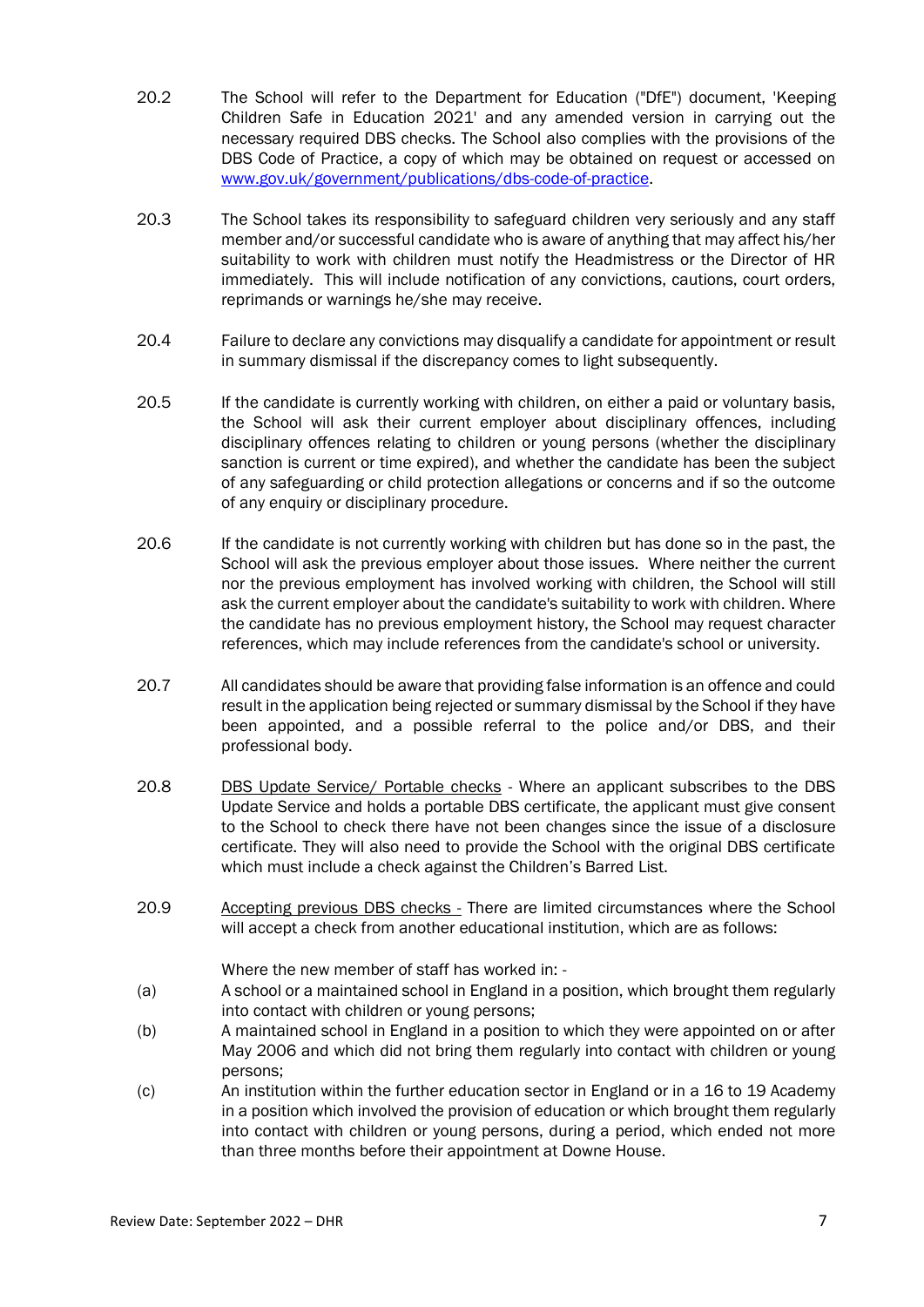In these circumstances, Downe House *may* still apply for a disclosure but is not *required* to do so. A new, separate Children's Barred List check will still be obtained in all circumstances.

- 20.10 If the Enhanced Disclosure is delayed A short period of work is allowed under controlled conditions, at the Headmistress's discretion. In these circumstances the Head may allow the member of staff to commence work:
	- Without confirming the appointment;
	- After a satisfactory check of the Children's Barred List and all other relevant checks (including any appropriate prohibition checks) have been completed satisfactorily;
	- Provided that the DBS application has been made in advance;
	- With appropriate safeguards taken (for example, loose supervision) determined on the basis of a risk assessment;
	- Safeguards reviewed at least every two weeks;
	- The person in question is informed what these safeguards are:
	- A note is made on the Single Central Register, and evidence is recorded of the measures that have been put in place.
- 20.11 All appointments are subject to the continued declaration of any charges, arrests, or convictions, including serious driving offences. Failure to disclose as stated could lead to the withdrawal of an offer of appointment or termination of employment.

#### 21. Recruitment of Ex-Offenders

- 21.1 The School will not unfairly discriminate against any candidate for employment on the basis of conviction or other details revealed. The School makes appointment decisions on the basis of merit and ability. If an individual has a criminal record this will not automatically bar him/her from employment within the School. Instead, each case will be decided on its merits in accordance with the objective assessment criteria set out below.
- 21.2 All candidates should be aware that provision of false information is an offence and could result in the application being rejected or summary dismissal if they have been appointed, and a possible referral to the police and/or DBS.
- 21.3 Under the relevant legislation, it is unlawful for the School to employ anyone who is included on the lists maintained by the DBS of individuals who are considered unsuitable to work with children. In addition, it will also be unlawful for the School to employ anyone who is the subject of a disqualifying order or someone who has been convicted or charged with the following offences against children: murder, manslaughter, rape, other serious sexual offences, grievous bodily harm or other serious acts of violence. It is also unlawful for the School to knowingly employ someone who works in the relevant settings and is disqualified from providing childcare under the Childcare (Disqualification) Regulations 2009.
- 21.4 It is a criminal offence for any person who is disqualified from working with children to attempt to apply for a position within the School. The School will report the matter to the Police and/or the DBS if:
	- the School receives an application from a disqualified person;
	- is provided with false information in, or in support of an applicant's application; or
	- the School has serious concerns about an applicant's suitability to work with children.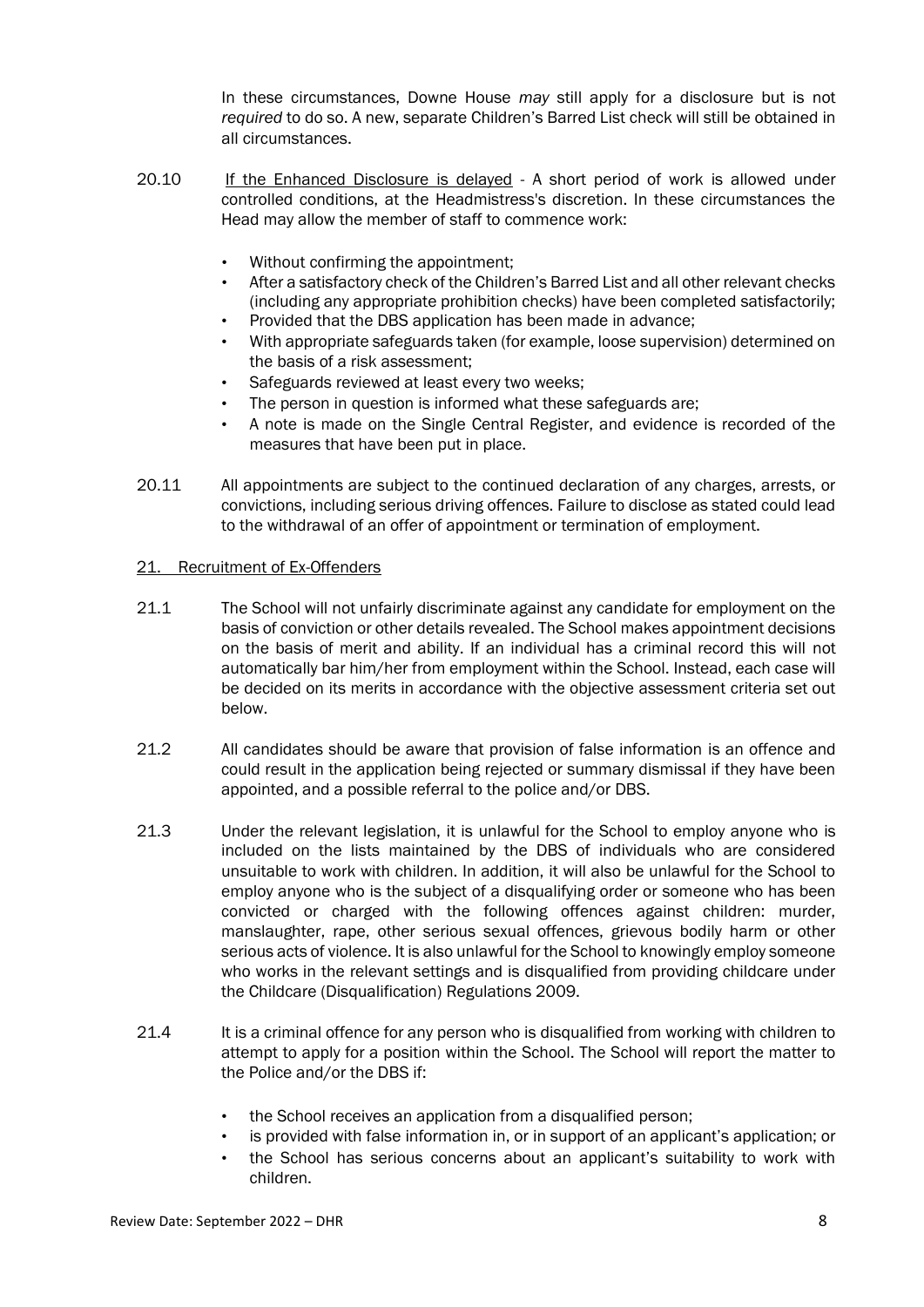- 21.5 In the event that relevant information (whether in relation to previous convictions or otherwise) is volunteered by an applicant during the recruitment process or obtained through a disclosure check, the School will consider the following factors before reaching a recruitment decision:
	- whether the conviction or other matter revealed is relevant to the position in question;
	- the seriousness of any offence or other matter revealed;
	- the length of time since the offence or other matter occurred;
	- whether the applicant has a pattern of offending behaviour or other relevant matters;
	- whether the applicant's circumstances have changed since the offending behaviour or other relevant matters;
	- in the case of disqualification from providing childcare, whether the applicant has or is able to obtain an Ofsted waiver from disqualification; and
	- the circumstances surrounding the offence and the explanation(s) offered by the convicted person.
- 21.6 If the post involves regular contact with children, it is the School's policy to consider it a high risk to employ anyone who has been convicted at any time of any the following offences: murder, manslaughter, rape, other serious sexual offences, grievous bodily harm or other serious acts of violence, serious class A drug related offences, robbery, burglary, theft, deception or fraud.
- 21.7 If the post involves access to money or budget responsibility, it is the School's policy to consider it a high risk to employ anyone who has been convicted at any time of robbery, burglary, theft, deception or fraud.
- 21.8 If the post involves some driving responsibilities, it is the School's policy to consider it a high risk to employ anyone who has been convicted of a drink driving offence.
- 21.9 The final decision regarding the employment of an ex-offender will be made by the Headmistress in consultation with the Chair of the Board of Governors.

# 22. Appointment of Supply / Agency Staff

- 22.1 Where Supply/Agency staff are employed, then Downe House will ensure that the required checks have been carried out. The Supply Agency will be required to confirm that the following checks have been completed and are clear.
	- Identity
	- **references**
	- Qualifications (as appropriate)
	- Right to work in the UK
	- Children's Barred List
	- Enhanced DBS disclosure
	- Overseas check and letters of professional standing (as appropriate)
	- Prohibition from Teaching check (as appropriate)
	- Prohibition form Leadership and Management check (as appropriate)
- 22.2 In addition, the Agency Worker will be required to bring Photo ID and their original DBS certificate with them on their first day and copies of these will be checked and kept on file.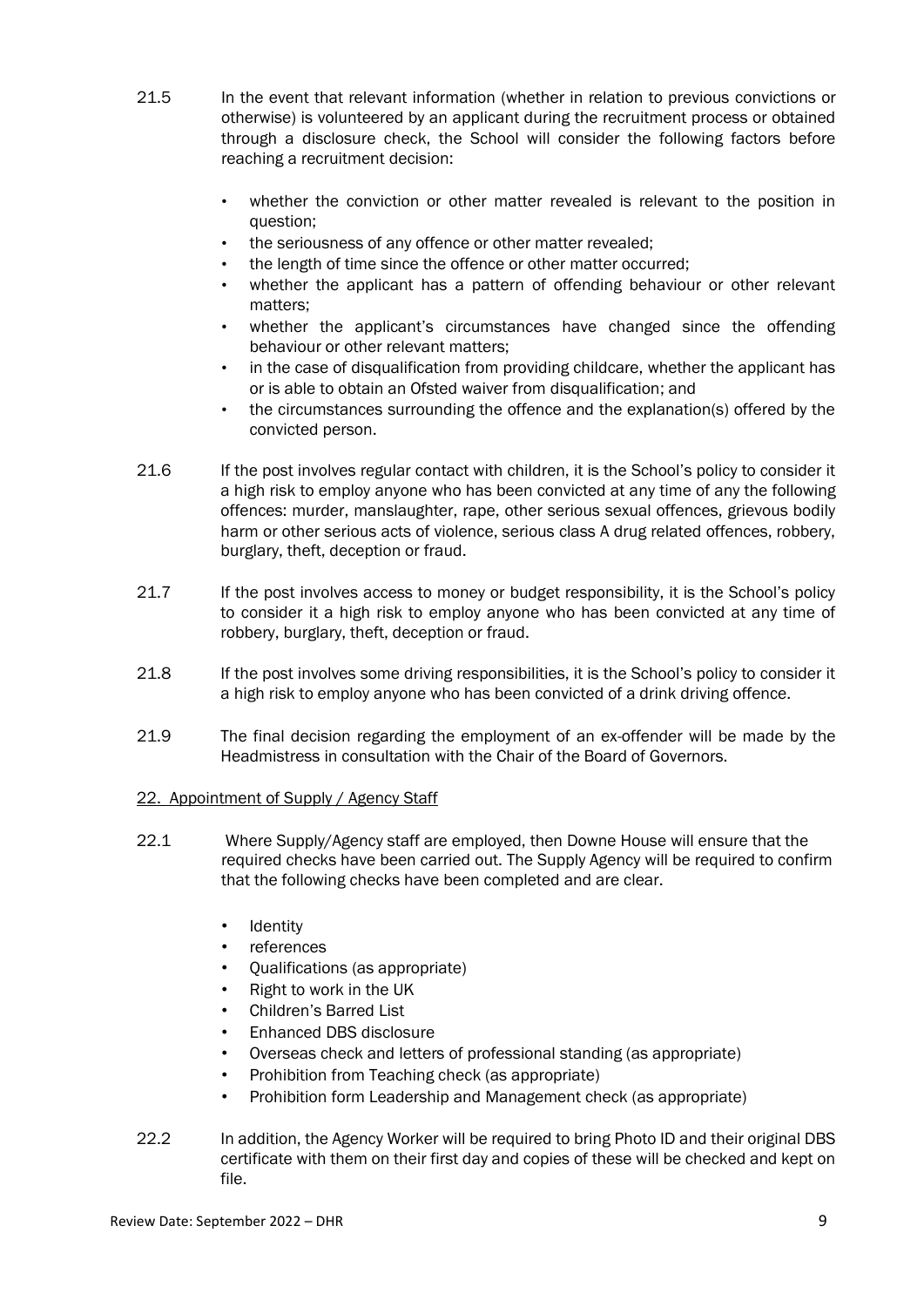22.3 Where Agency Workers do not have an Enhanced DBS clearance then consideration may be given to allowing them to commence work while the check is being processed. In this instance, the DBS check must have commenced prior to the first day at work and a clear Children's Barred List must have been received. The worker will then be supervised / shadowed in the work place and a risk assessment will be undertaken.

## 23. The Board of Governors

- 23.1 The Governors act as the Trustees of the School in respect of its status as a charity. They provide strategic guidance on the running of the School and are the point of last appeal on issues such as the exclusion of a pupil or employees' grievances. They are also responsible for appointing the Headmistress and the Bursar. The board consists of members with a wide range of skills, knowledge and experience and are appointed on this basis. They are all volunteers and receive no remuneration.
- 23.2 The Governors will be subject to the following checks on their appointment to the Board, or as soon as practicable after appointment.
	- Identity
	- Right to work in the UK
	- Children's Barred List if appropriate
	- Enhanced DBS Disclosure
	- Overseas check if appropriate
	- Prohibition from Leadership and Management
	- The Secretary of State will carry out the Enhanced DBS check on the Chairman of the Board of Governors.

## 24. Transfer of Undertakings, Protection of Employees (TUPE)

24.1 If staff are transferred under TUPE arrangements, there is a requirement to pass on full employee information to the new employer and these details are then entered on to the relevant Single Central Register, with a note that the details have been accepted under TUPE arrangements. However, for this to be valid, the information must be complete and there must not have been a three month (or longer) break in employment.

#### 25. Retention and Security of Records

25.1 The School will comply with its obligations regarding the retention and security of records in accordance with the DBS Code of Practice and its obligations under its Privacy Policy. Copies of DBS certificates will not be retained for longer than 6 months, and recruitment files will normally be destroyed after 6 months.

# 26. Single Central Register (SCR)

26.1 The HR Department will maintain the Single Central Register (SCR) for the School. This is a secure and confidential document, and is a register of all current members of staff, the Board of Governors, and all individuals who although not directly employed by Downe House, work in the School and are in regular contact with the children (For example Agency Staff and volunteers).

# 27. Probation period

27.1 All staff will be subject to a probation period when they first start working at Downe House and the length of the probation will vary depending on the role and this will be